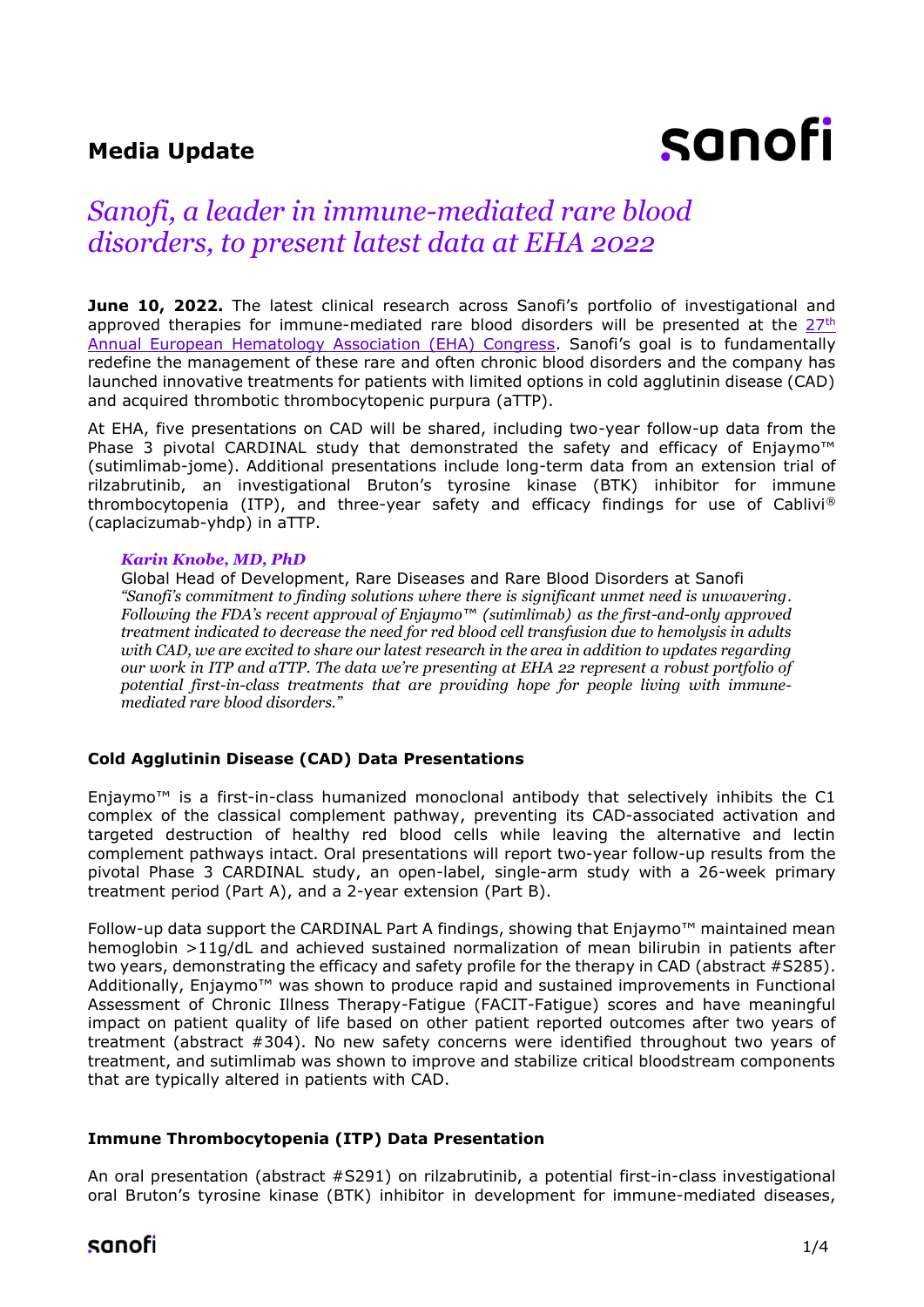including ITP, will report long-term extension (LTE) findings for a global phase 1/2 trial (NCT03395210) for the treatment of ITP, a rare blood disorder in which platelets are targeted for destruction by the immune system, leading to high bleeding risk and poor quality of life.

#### **Acquired Thrombotic Thrombocytopenic Purpura (aTTP) Data Presentation**

Long-term safety and efficacy findings from the post-HERCULES trial (NCT02878603), a threeyear prospective follow-up study for patients with acquired thrombotic thrombocytopenic purpura (aTTP) who completed the Phase 3 HERCULES trial (NCT02553317), will also be presented in an oral presentation at EHA 2022 (abstract #S294).

aTTP is a rare, life-threatening autoimmune blood disorder causing excessive blood clot formation and impaired oxygen transport to vital organs.

#### **All Rare Blood Disorders Abstracts:**

*Cold Agglutinin Disease (CAD)*

| Inhibition of Complement C1s With Sutimlimab in Patients With Cold<br>Agglutinin Disease (CAD): 2-Year Follow-Up From The CARDINAL Study. Oral<br>Presentation.                                                         | <b>Oral Presentation</b><br>Abstract #S285<br>Friday, June 10<br>11:30 - 12:45 CEST                   |
|-------------------------------------------------------------------------------------------------------------------------------------------------------------------------------------------------------------------------|-------------------------------------------------------------------------------------------------------|
| Inhibition of Complement C1s With Sutimlimab in Patients with Cold<br>Agglutinin Disease (CAD): Results Following 9-Week Washout Period In Phase<br>3 CARDINAL Study (NCT03347396). Poster Presentation.                | <b>Poster</b><br><b>Presentation</b><br>Abstract $#$ P1538<br>Friday, June 10<br>$16:30 - 17:45$ CEST |
| Sutimlimab After Prior Rituximab Use in Patients with Cold Agglutinin Disease<br>(CAD): Pooled Post-hoc Analyses from the CARDINAL and CADENZA Trials.<br>Poster Presentation.                                          | <b>Poster</b><br><b>Presentation</b><br>Abstract $#$ P1532<br>Friday, June 10<br>16:30 - 17:45 CEST   |
| Seasonality of Healthcare Resource Utilization Among Cold Agglutinin Disease<br>Among Patients in Denmark: A Retrospective Analysis. Poster Presentation.                                                               | <b>Poster</b><br><b>Presentation</b><br>Abstract $#$ P1539<br>Friday, June 10<br>16:30 - 17:45 CEST   |
| Sutimlimab, A Complement C1s Inhibitor, Provides Sustained Improvements<br>in Patient-Reported Outcomes in Patients With Cold Agglutinin Disease (CAD):<br>2 Year Follow-Up From The CARDINAL Study. Oral Presentation. | <b>Oral Presentation</b><br>Abstract #S304<br>Saturday, June 11<br>$11:30 - 12:45$ CEST               |

## *Immune Thrombocytopenia (ITP)*

| Phase I/II Study of Rilzabrutinib, An Oral Bruton Tyrosine Kinase Inhibitor, in<br>Patients with Immune Thrombocytopenia: Long-Term Follow-Up. Oral<br>Presentation. | <b>Oral Presentation</b><br><b>Abstract #S291</b><br>Saturday, June 11<br>11:30 - 12:45 CEST |
|----------------------------------------------------------------------------------------------------------------------------------------------------------------------|----------------------------------------------------------------------------------------------|
|----------------------------------------------------------------------------------------------------------------------------------------------------------------------|----------------------------------------------------------------------------------------------|

## *Acquired Thrombotic Thrombocytopenic Purpura (aTTP)*

| Long-term Safety and Efficacy of Caplacizumab for Acquired Thrombotic |  |  |  |  |  |  |                                                                                    |
|-----------------------------------------------------------------------|--|--|--|--|--|--|------------------------------------------------------------------------------------|
| Presentation.                                                         |  |  |  |  |  |  | Thrombocytopenic Purpura (aTTP): The Post-HERCULES Study. Oral   Oral Presentation |
|                                                                       |  |  |  |  |  |  |                                                                                    |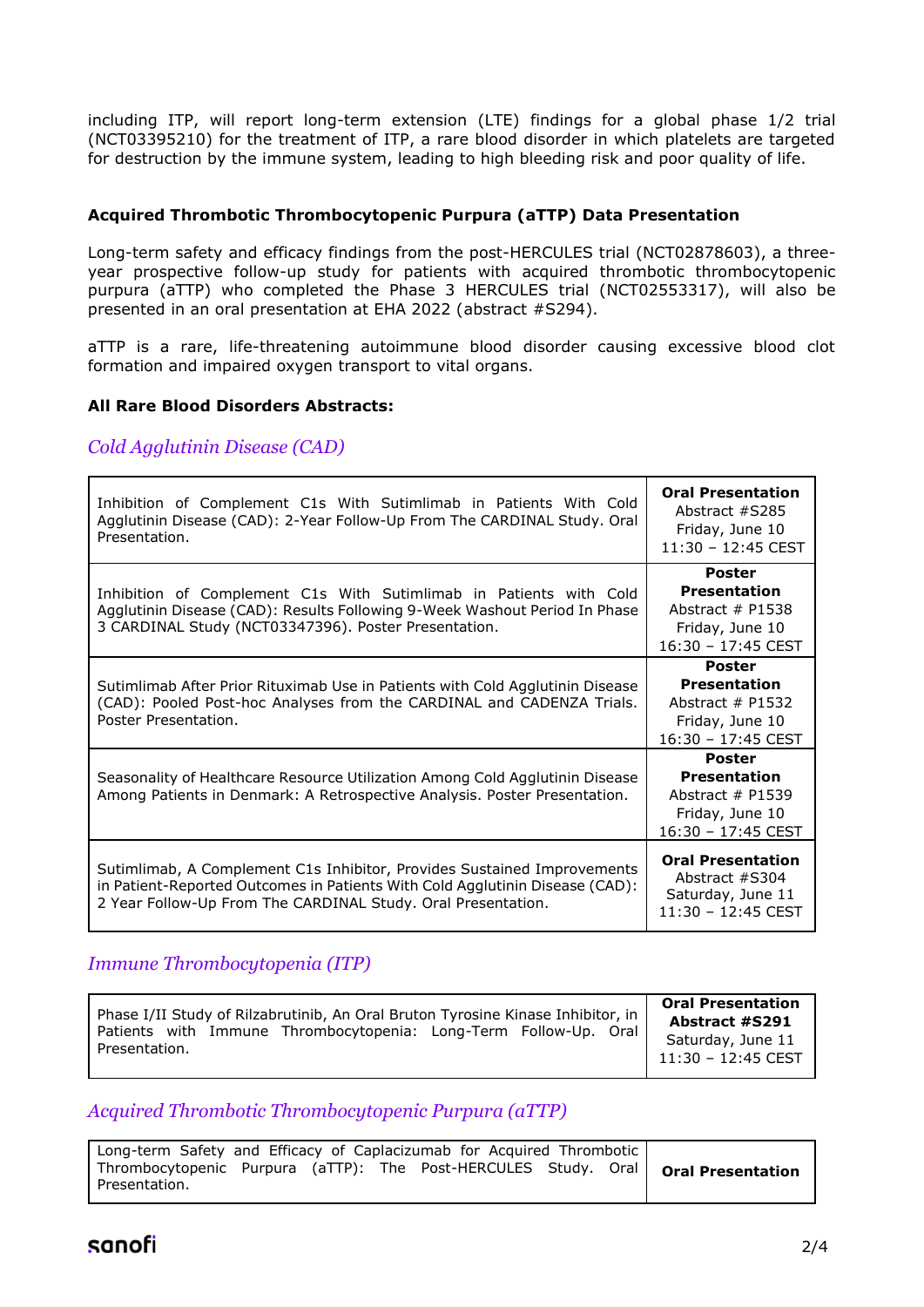| Abstract #S294     |
|--------------------|
| Saturday, June 11  |
| 11:30 - 12:45 CEST |
|                    |

### *About Enjaymo™ (sutimlimab)*

Enjaymo is a humanized monoclonal antibody that is designed to selectively target and inhibit C1s in the classical complement pathway, which is part of the innate immune system. By blocking C1s, Enjaymo inhibits the activation of the complement cascade in the immune system and inhibits C1-activated hemolysis in CAD to prevent the abnormal destruction of healthy red blood cells. Enjaymo does not inhibit the lectin and alternative pathways.

Enjaymo was approved by the U.S. Food and Drug Administration in February 2022 as the first and only treatment indicated to decrease the need for red blood cell transfusion due to hemolysis in adults with CAD and Sanofi expects an opinion from the European Medicines Agency's Committee for Medicinal Products for Human Use (CHMP) in Europe by the end of 2022.

#### *About rilzabrutinib*

Rilzabrutinib is an oral Bruton's tyrosine kinase (BTK) inhibitor incorporating Sanofi's TAILORED COVALENCY® technology being investigated for the treatment of immune-mediated diseases, including ITP. BTK is an intracellular signaling molecule involved in innate and adaptive immune responses related to certain immune-mediated diseases. By inhibiting BTK, rilzabrutinib has the potential to target the underlying disease pathogenesis.

Rilzabrutinib is currently under clinical investigation and its safety and efficacy have not been evaluated by any regulatory authority.

#### *About Cablivi® (caplacizumab)*

Cablivi is a von Willebrand Factor (vWF) antibody fragment, which inhibits the interaction between ultra-large vWF multimers and platelets and, therefore, stops the formation of the micro-clots that can form during an acute episode of acquired Thrombotic Thrombocytopenia Purpura. Cablivi was approved in the European Union in August 2018 and in the United States in February 2019.

#### *About Sanofi*

We are an innovative global healthcare company, driven by one purpose: we chase the miracles of science to improve people's lives. Our team, across some 100 countries, is dedicated to transforming the practice of medicine by working to turn the impossible into the possible. We provide potentially life-changing treatment options and life-saving vaccine protection to millions of people globally, while putting sustainability and social responsibility at the center of our ambitions.

Sanofi is listed on EURONEXT: SAN and NASDAQ: SNY

#### *Media Relations*

**Sally Bain** | + 1 617 834 6026 | [sally.bain@sanofi.com](mailto:sally.bain@sanofi.com) **Kate Conway** | + 1 508 364 4931 | [kate.conway@sanofi.com](mailto:kate.conway@sanofi.com)

#### *Investor Relations*

**Eva Schaefer-Jansen** | + 33 7 86 80 56 39 | [eva.schaefer-jansen@sanofi.com](mailto:eva.schaefer-jansen@sanofi.com) **Arnaud Delépine** | + 33 6 73 69 36 93 | [arnaud.delepine@sanofi.com](mailto:arnaud.delepine@sanofi.com) **Corentine Driancourt** | + 33 6 40 56 92 21 | [corentine.driancourt@sanofi.com](mailto:corentine.driancourt@sanofi.com) **Felix Lauscher** | + 1 908 612 7239 | [felix.lauscher@sanofi.com](mailto:felix.lauscher@sanofi.com) **Priya Nanduri** | +1 617 764 6418| [priya.nanduri@sanofi.com](mailto:priya.nanduri@sanofi.com) **Nathalie Pham** | + 33 7 85 93 30 17 | [nathalie.pham@sanofi.com](mailto:nathalie.pham@sanofi.com)